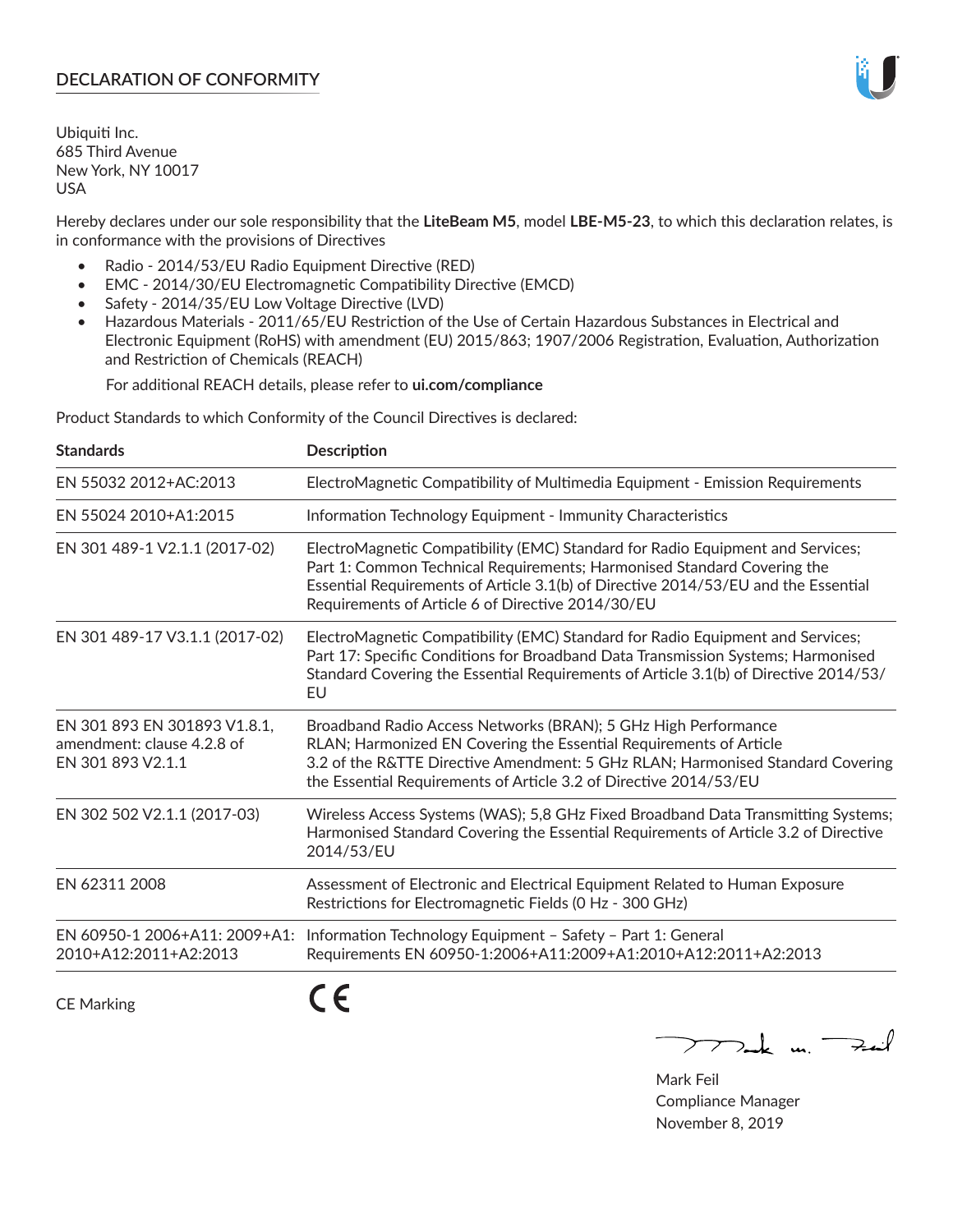# **DECLARATION OF CONFORMITY**



# **български** [Bulgarian]

С настоящото Ubiquiti декларира, че това устройство LBE-M5-23 е в съответствие със съществените изисквания и други приложими разпоредби на Директиви 2014/53/EC, 2014/30/ЕС, 2014/35/ЕС.

## **Hrvatski** [Croatian]

Ubiquiti ovim putem izjavljuje da je ovaj uređaj LBE-M5-23 sukladan osnovnim zahtjevima i ostalim bitnim odredbama Direktiva 2014/53/EU, 2014/30/EU, 2014/35/EU.

# **Čeština** [Czech]

Ubiquiti tímto prohlašuje, že toto LBE-M5-23 zařízení, je ve shodě se základními požadavky a dalšími příslušnými ustanoveními směrnic 2014/53/EU, 2014/30/EU, 2014/35/EU.

# **Dansk** [Danish]

Hermed, Ubiquiti, erklærer at denne LBE-M5-23 enhed, er i overensstemmelse med de væsentlige krav og øvrige relevante krav i direktiver 2014/53/EU, 2014/30/EU, 2014/35/EU.

# **Nederlands** [Dutch]

Hierbij verklaart Ubiquiti, dat deze LBE-M5-23 apparaat, in overeenstemming is met de essentiële eisen en de andere relevante bepalingen van richtlijnen 2014/53/EU, 2014/30/EU, 2014/35/EU.

## **English**

Hereby, Ubiquiti, declares that this LBE-M5-23 device, is in compliance with the essential requirements and other relevant provisions of Directives 2014/53/EU, 2014/30/EU, 2014/35/EU.

# **Eesti keel** [Estonian]

Käesolevaga Ubiquiti kinnitab, et antud LBE-M5-23 seade, on vastavus olulistele nõuetele ja teistele asjakohastele sätetele direktiivide 2014/53/EL, 2014/30/EL, 2014/35/EL.

## **Suomi** [Finnish]

Täten Ubiquiti vakuuttaa, että tämä LBE-M5-23 laite, on yhdenmukainen olennaisten vaatimusten ja muiden sitä koskevien direktiivien 2014/53/EU, 2014/30/EU, 2014/35/EU.

## **Français** [French]

Par la présente Ubiquiti déclare que l'appareil LBE-M5-23, est conforme aux exigences essentielles et aux autres dispositions pertinentes des directives 2014/53/UE, 2014/30/UE, 2014/35/UE.

## **Deutsch** [German]

Hiermit erklärt Ubiquiti, dass sich dieses LBE-M5-23 Gerät, in Übereinstimmung mit den grundlegenden Anforderungen und den anderen relevanten Vorschriften der Richtlinien 2014/53/EU, 2014/30/EU, 2014/35/EU befindet.

## **Ελληνικά** [Greek]

Δια του παρόντος, Ubiquiti, δηλώνει ότι αυτή η συσκευή LBE-M5-23, είναι σε συμμόρφωση με τις βασικές απαιτήσεις και τις λοιπές σχετικές διατάξεις των οδηγιών 2014/53/EE, 2014/30/EE, 2014/35/EE.

## **Magyar** [Hungarian]

Ezennel Ubiquiti kijelenti, hogy ez a LBE-M5-23 készülék megfelel az alapvető követelményeknek és más vonatkozó 2014/53/EU, 2014/30/EU, 2014/35/EU irányelvek rendelkezéseit.

## **Íslenska** [Icelandic]

Hér, Ubiquiti, því yfir að þetta LBE-M5-23 tæki er í samræmi við grunnkröfur og önnur viðeigandi ákvæði tilskipana 2014/53/ESB, 2014/30/ESB, 2014/35/ESB.

## **Italiano** [Italian]

Con la presente, Ubiquiti, dichiara che questo dispositivo LBE-M5-23, è conforme ai requisiti essenziali ed alle altre disposizioni pertinenti delle direttive 2014/53/UE, 2014/30/UE, 2014/35/UE.